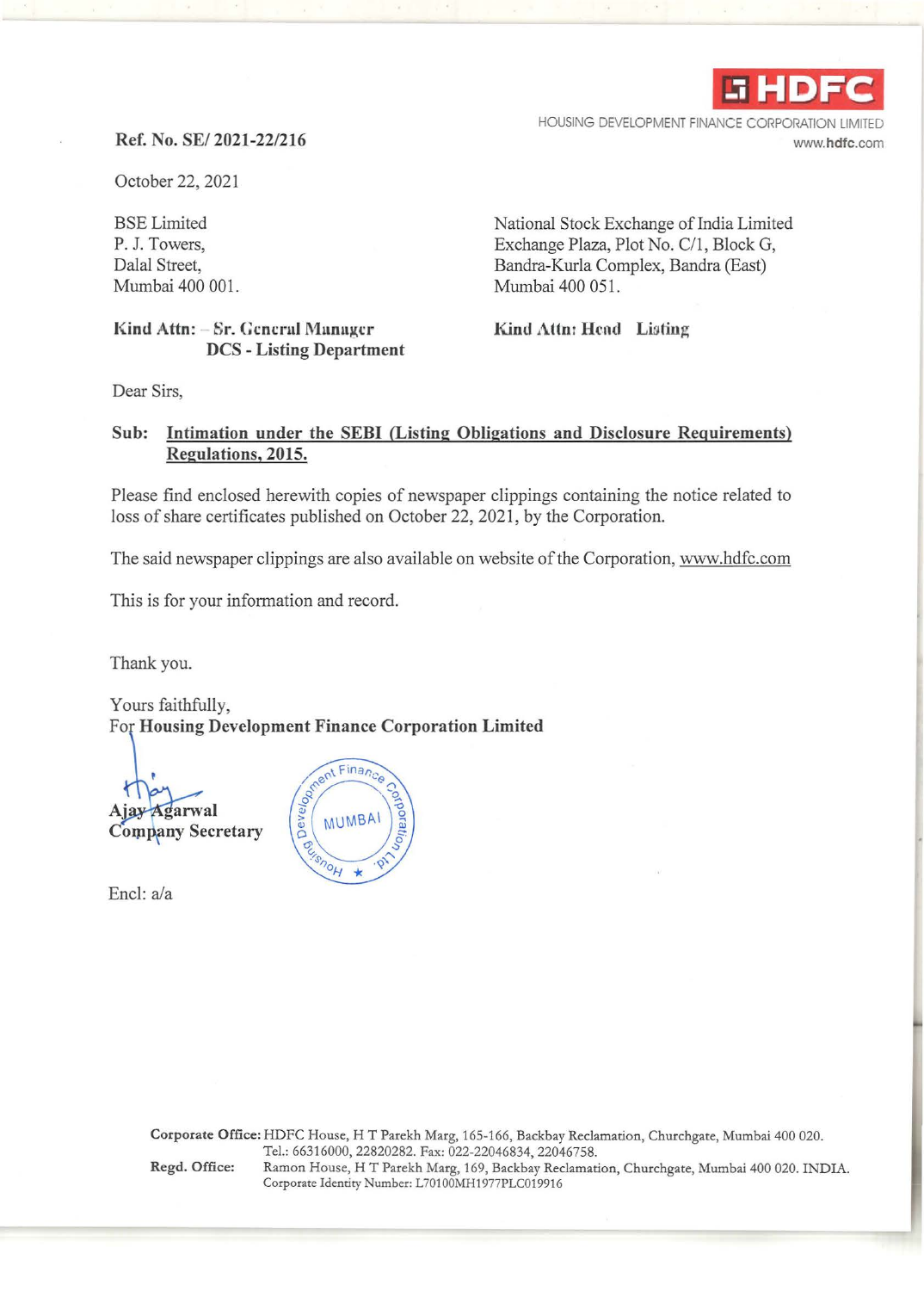| 24  |               |                                                                                                                                                                                                                                                                                                                                                                                                                                                                                                                                                                                                    |                                                            |              |                         |
|-----|---------------|----------------------------------------------------------------------------------------------------------------------------------------------------------------------------------------------------------------------------------------------------------------------------------------------------------------------------------------------------------------------------------------------------------------------------------------------------------------------------------------------------------------------------------------------------------------------------------------------------|------------------------------------------------------------|--------------|-------------------------|
|     |               | NOTICE OF LOSS OF SHARE CERTIFICATES                                                                                                                                                                                                                                                                                                                                                                                                                                                                                                                                                               |                                                            |              |                         |
|     |               |                                                                                                                                                                                                                                                                                                                                                                                                                                                                                                                                                                                                    |                                                            |              |                         |
|     |               | <b>HOUSING DEVELOPMENT FINANCE CORPORATION LIMITED</b><br>Registsred Office: Ramon House, H. T. Parekh Marg, 169, Backbay Reclamation, Churchgate, Mumbai 400 020.<br>Investor Services Department: Ramon House, 5th Floor, H. T. Parekh Marg, 169, Backbay Reclamation,<br>Churchgate, Mumbai 400 020. - Email: investorcare@hdfc.com CIN: L70100MH1977PLC019916<br>Housing Development Finance Corporation Limited (HDFC) has received a request along with an appropriate<br>indemnity and affidavit for issue of duplicate share certificate in lieu of original share certificate reported as |                                                            |              |                         |
| No. | Sr. Follo No. | lost/misplaced by the following Shareholder:<br>Name of the Shareholder                                                                                                                                                                                                                                                                                                                                                                                                                                                                                                                            | <b>No. of Equity</b><br>Shares of ₹ 2 each Certificate No. | <b>Share</b> | <b>Distinctive Nos.</b> |
|     | R0049119      | <b>Ravi Dubey</b>                                                                                                                                                                                                                                                                                                                                                                                                                                                                                                                                                                                  | 500                                                        | 13243        | 18282921-18283420       |
|     |               | Any person who has any claim on the said equity shares or objection to the issue of duplicate share certificate                                                                                                                                                                                                                                                                                                                                                                                                                                                                                    |                                                            |              |                         |